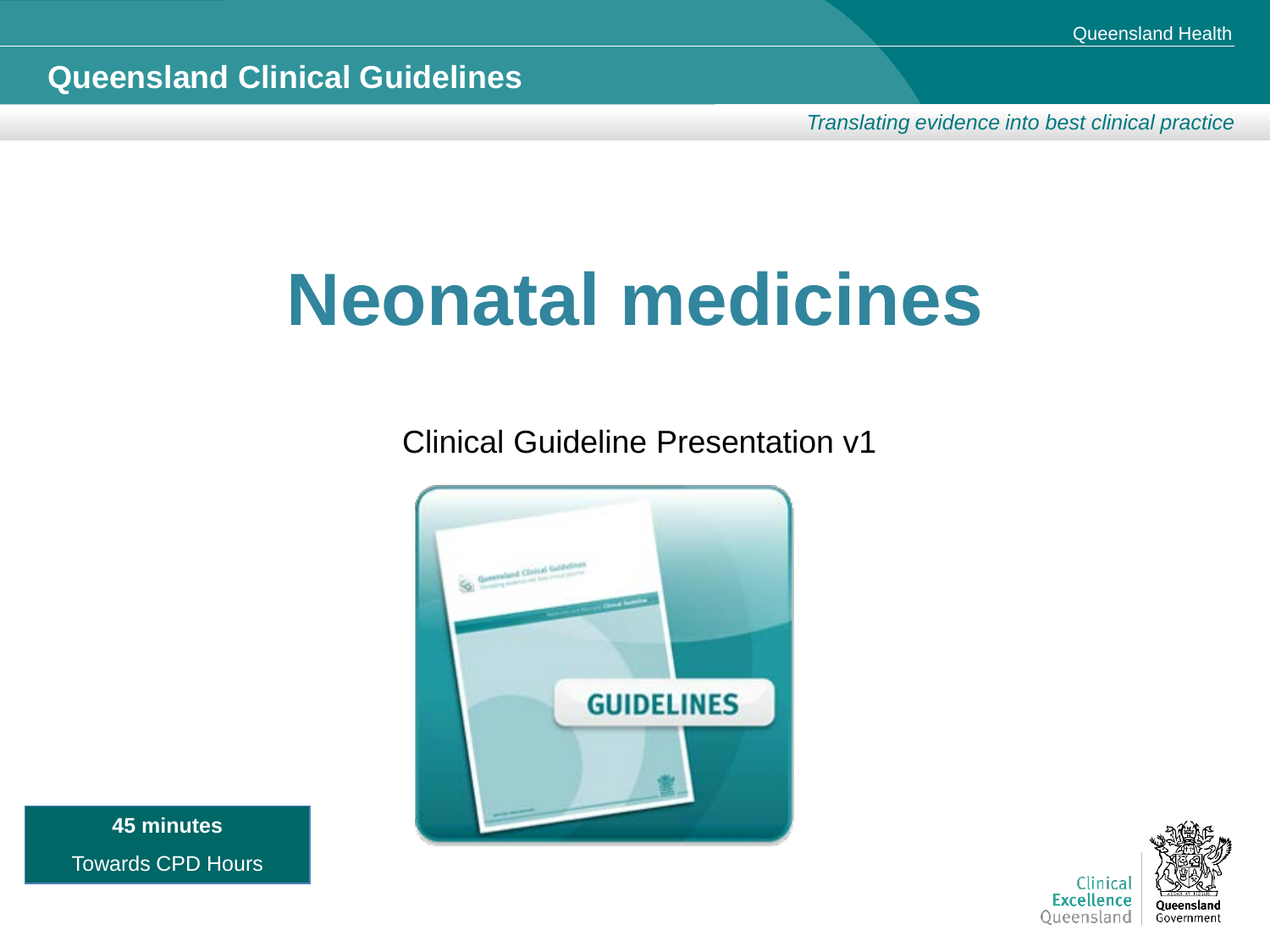#### **References:**

Queensland Clinical Guideline: Neonatal medicines is the primary reference for this package.

#### **Recommended citation:**

Queensland Clinical Guidelines. Neonatal medicines clinical guideline education presentation E19.54-1-V1-R24. Queensland Health. 2019.

#### **Disclaimer:**

This presentation is an implementation tool and should be used in conjunction with the published guideline. This information does not supersede or replace the guideline. Consult the guideline for further information and references.

#### **Feedback and contact details:**

**M:** GPO Box 48 Brisbane QLD 4001 | **E:** [guidelines@health.qld.gov.au](mailto:guidelines@health.qld.gov.au) | **URL:** [www.health.qld.gov.au/qcg](http://www.health.qld.gov.au/qcg)

#### **Funding:**

Queensland Clinical Guidelines is supported by the Queensland Health, Healthcare Improvement Unit.

#### **Copyright:**

© State of Queensland (Queensland Health) 2019



This work is licensed under a Creative Commons Attribution-NonCommercial-NoDerivatives V4.0 International licence. In essence, you are free to copy and communicate the work in its current form for non-commercial purposes, as long as you attribute Queensland Clinical Guidelines, Queensland Health and abide by the licence terms. You may not alter or adapt the work in any way. To view a copy of this licence, visit <https://creativecommons.org/licenses/by-nc-nd/4.0/deed.en>

For further information, contact Queensland Clinical Guidelines, RBWH Post Office, Herston Qld 4029, email<br>Guidelines@health.gld.gov.au, phone (07) 3131 6777. For permissions beyond the scope of this licence, contact: Inte [Property Officer, Queensland H](mailto:Guidelines@health.qld.gov.au)ealth, GPO Box 48, Brisbane Qld 4001, email ip officer@health.gld.gov.au, phone (07) 3234 1479.

Images are property of State of Queensland (Queensland Health) unless otherwise cited.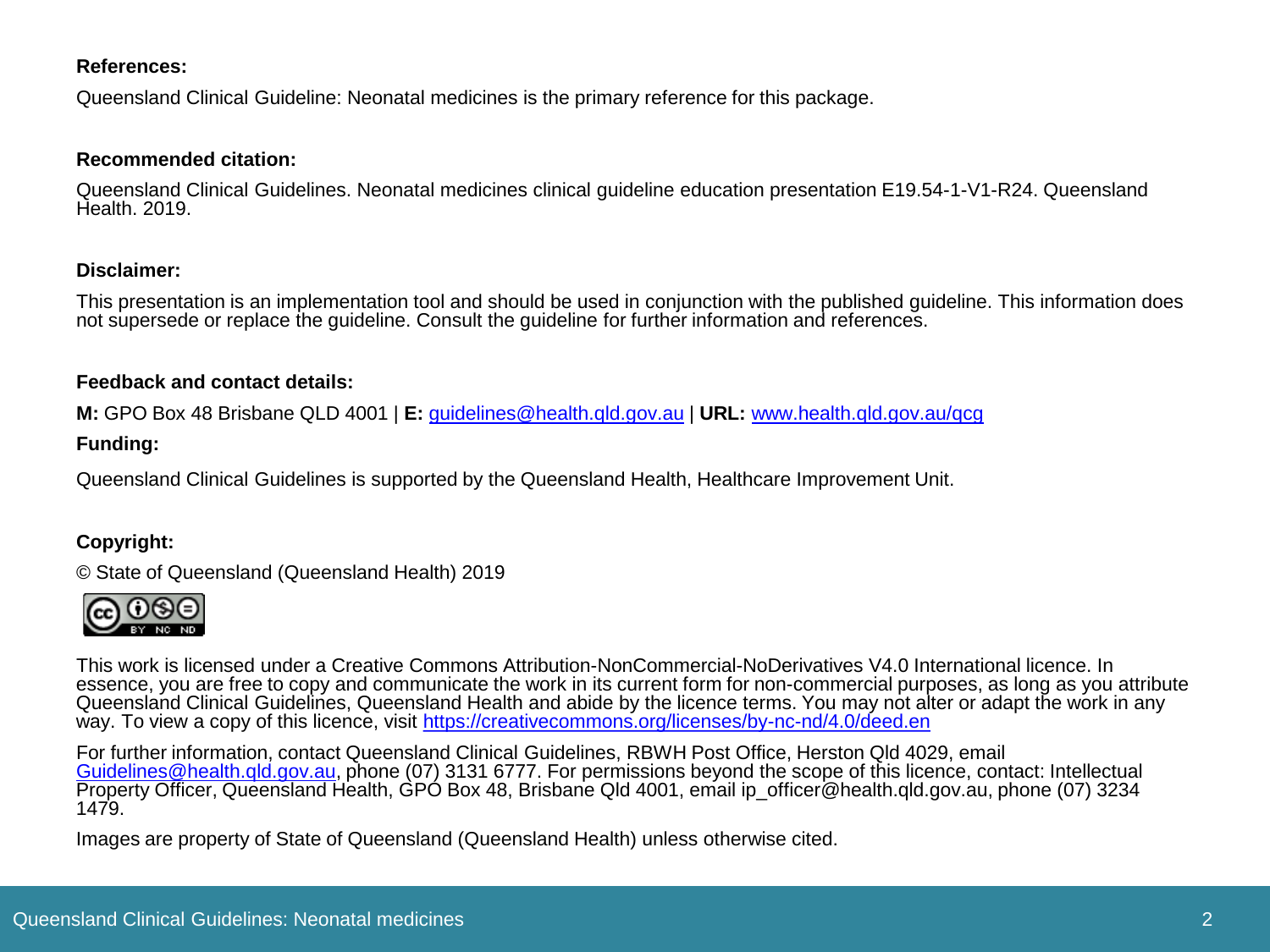# **Objectives**

- Identify neonatal specific factors that can contribute to neonatal medication safety
- Identify strategies known to promote medication safety and or reduce errors

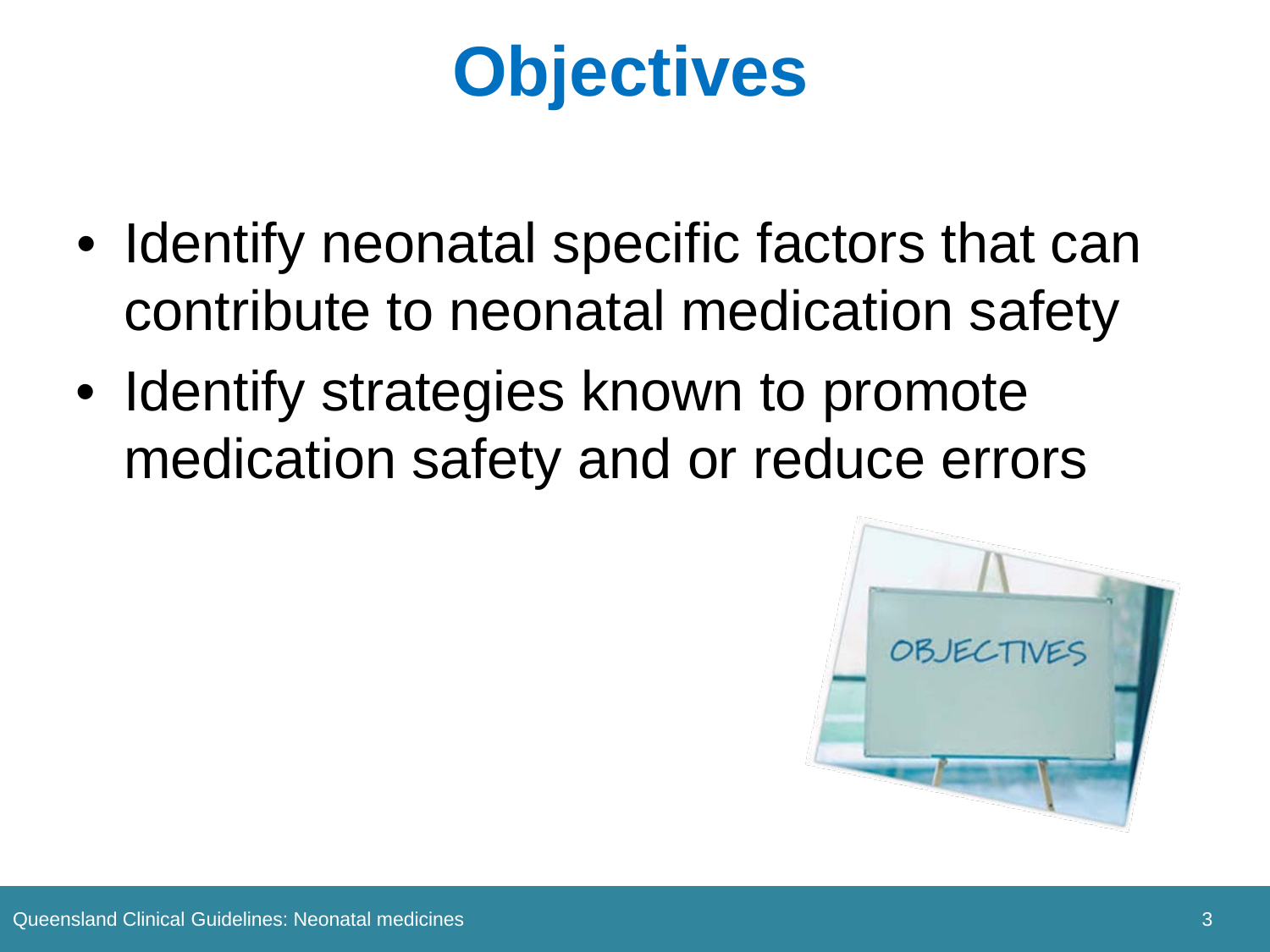## **Medication errors**

### **Classified in different ways**

- By severity:
	- Degree of injury  $-$  ranging from nil to death
- Where in the medication process the error occurred:
	- <sup>o</sup> Prescribing
	- <sup>o</sup> Transcription
	- o Dispensing
	- **Administration**
	- <sup>o</sup> Monitoring



### **Common source of errors**

- Calculation errors
- Incorrect expression of units of measurement (e.g. mg instead of g)
- Incorrect decimal point placement
- Incorrect neonatal weight recorded or used
- Incorrect dilution or preparation
- Incorrect pump settings
- Missed doses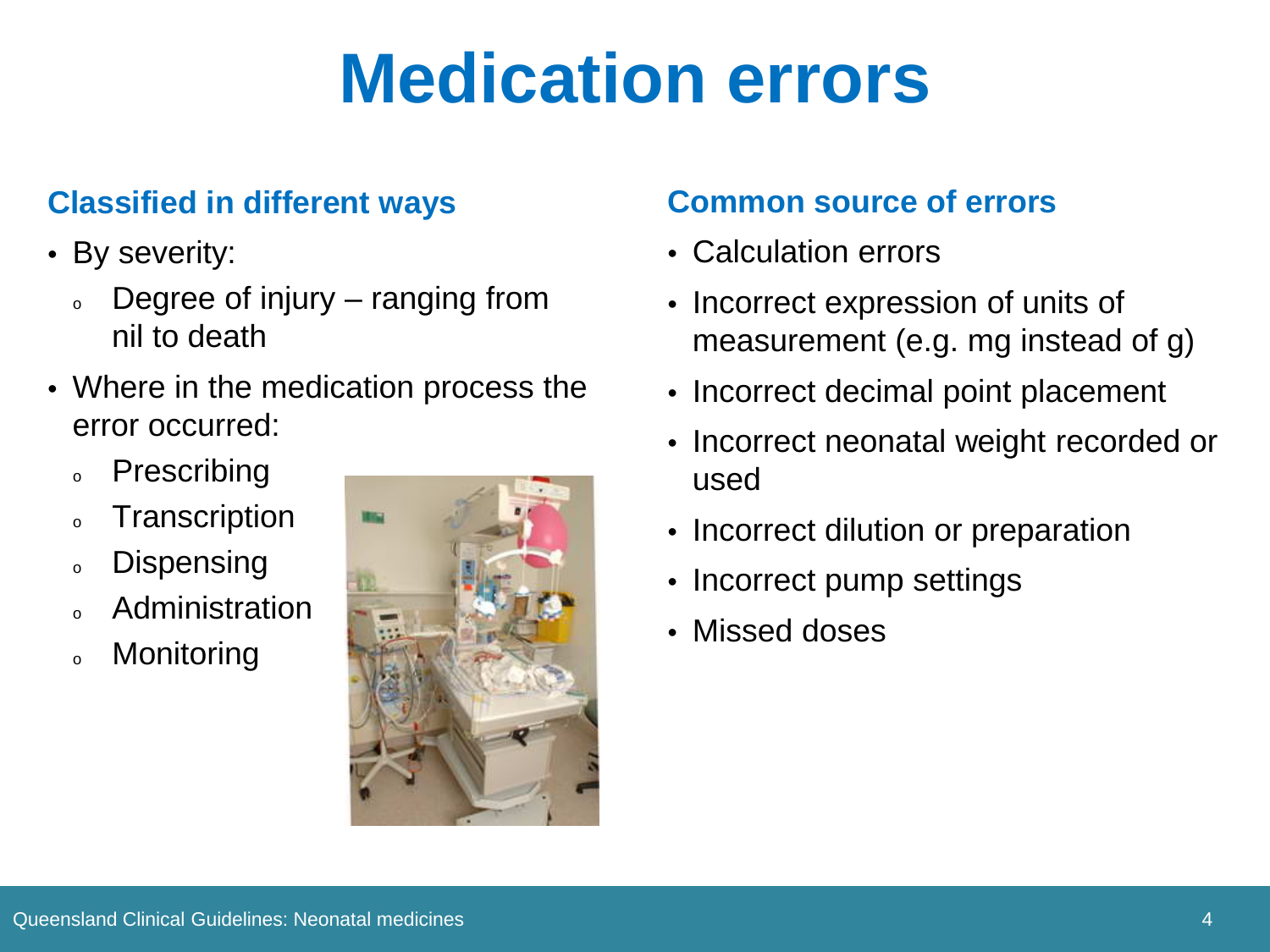# **Neonatal physiology**

A student asks why the effects of medication errors are magnified in neonates?

### **What role does neonatal physiology have?**

- Small size, large body surface area
- Immature pharmacokinetic processes (particularly in preterm)
- Liver and kidney immaturity affecting metabolism and excretion
- Altered stomach pH and emptying time influencing absorption
- High body water content and low protein concentration affecting drug distribution

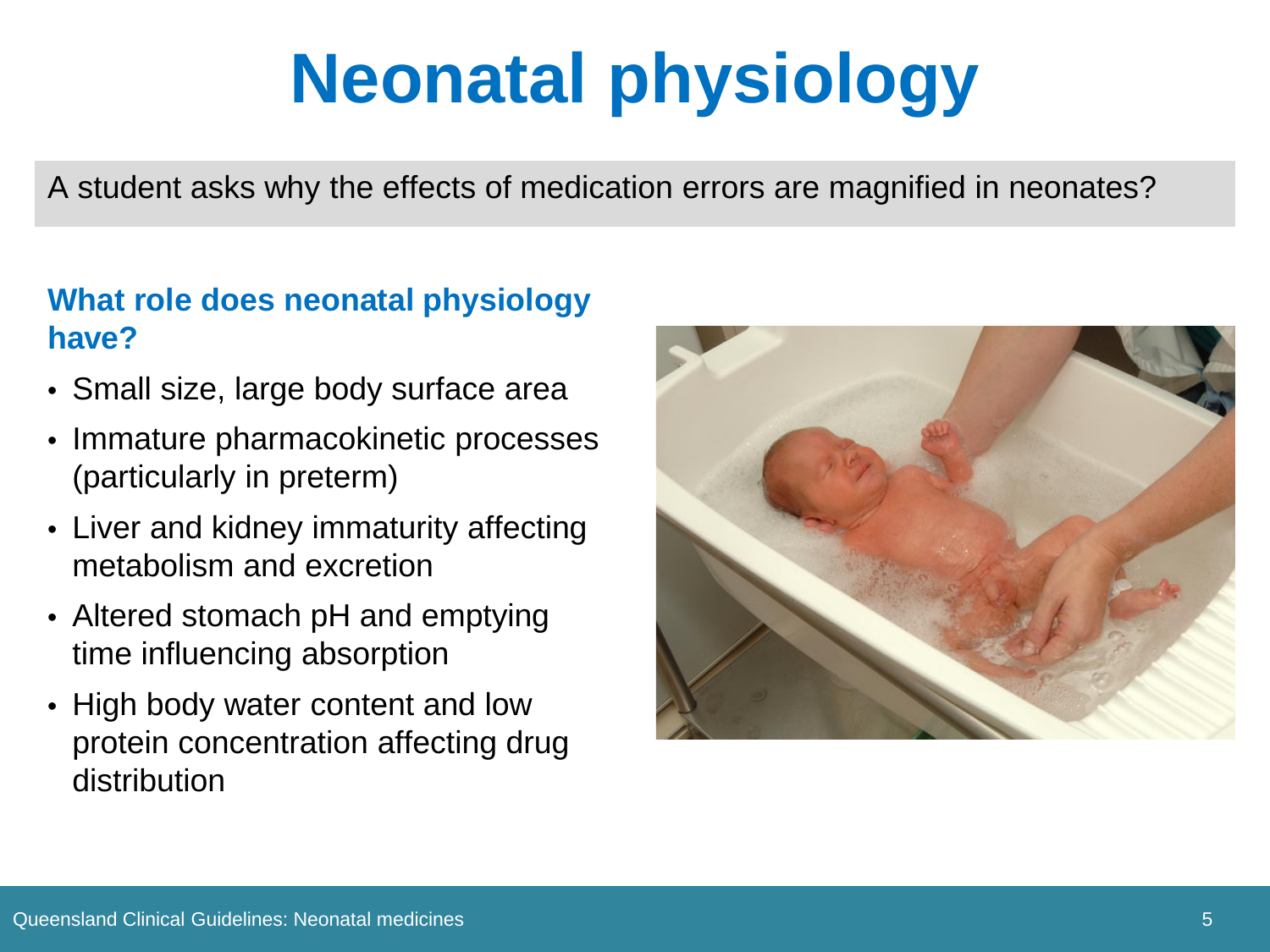# **Other contributing factors**

The student comments that the risk of a neonatal medication error is reported to be 8 times that of any other population. He asks you why this is so?

### **What factors contribute to neonatal medication errors?**

- High use of unlicensed or off label medicines with limited clinical/safety information
- Lack of standard preparations predisposing to over and under dosing
- Narrow therapeutic margins
- Identification of baby (babies look alike, multiple births with same surname, loss of ID bands)
- Potential for drug interaction with single lumen/difficult access

### **What system and human error factors might also contribute?**

- Complex NICU/SCN environment
- Workload, staffing numbers/skill mix
- Inadequate communication/handover
- Lack of knowledge of procedures or specialised technology
- Human error
	- <sup>o</sup> Fatigue
	- <sup>o</sup> Haste
	- o Training deficiencies

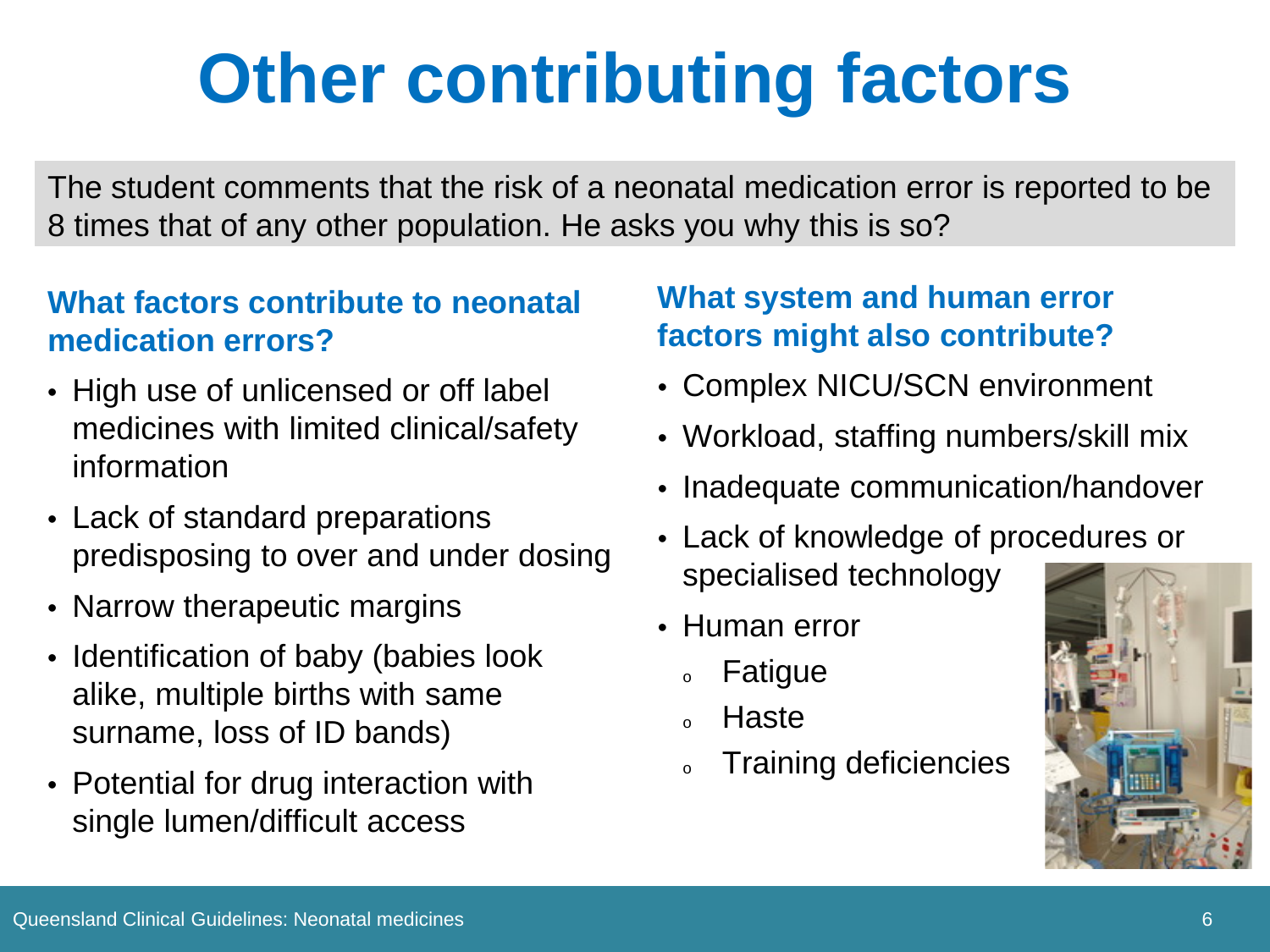# **Medication safety**

The student asks about strategies known to be effective in preventing or reducing medication errors

### **What can you say about effective strategies?**

- No single strategy shown to be superior
- Combinations of interventions are required
- Effective strategies include:
	- s Supporting staff
	- <sup>o</sup> Standardising processes for prescribing, labelling, and administering medications
	- o Improving communication between staff members and with parents

#### **What types of strategies support staff?**

- Promoting safety as more important than efficiency through modelling behaviours, no blame reporting
- Collaborative training/education on calculations, administration, pumps and medicine technology
- An emphasis on the importance of clinical judgement
- Clinical pharmacist available to support or advise

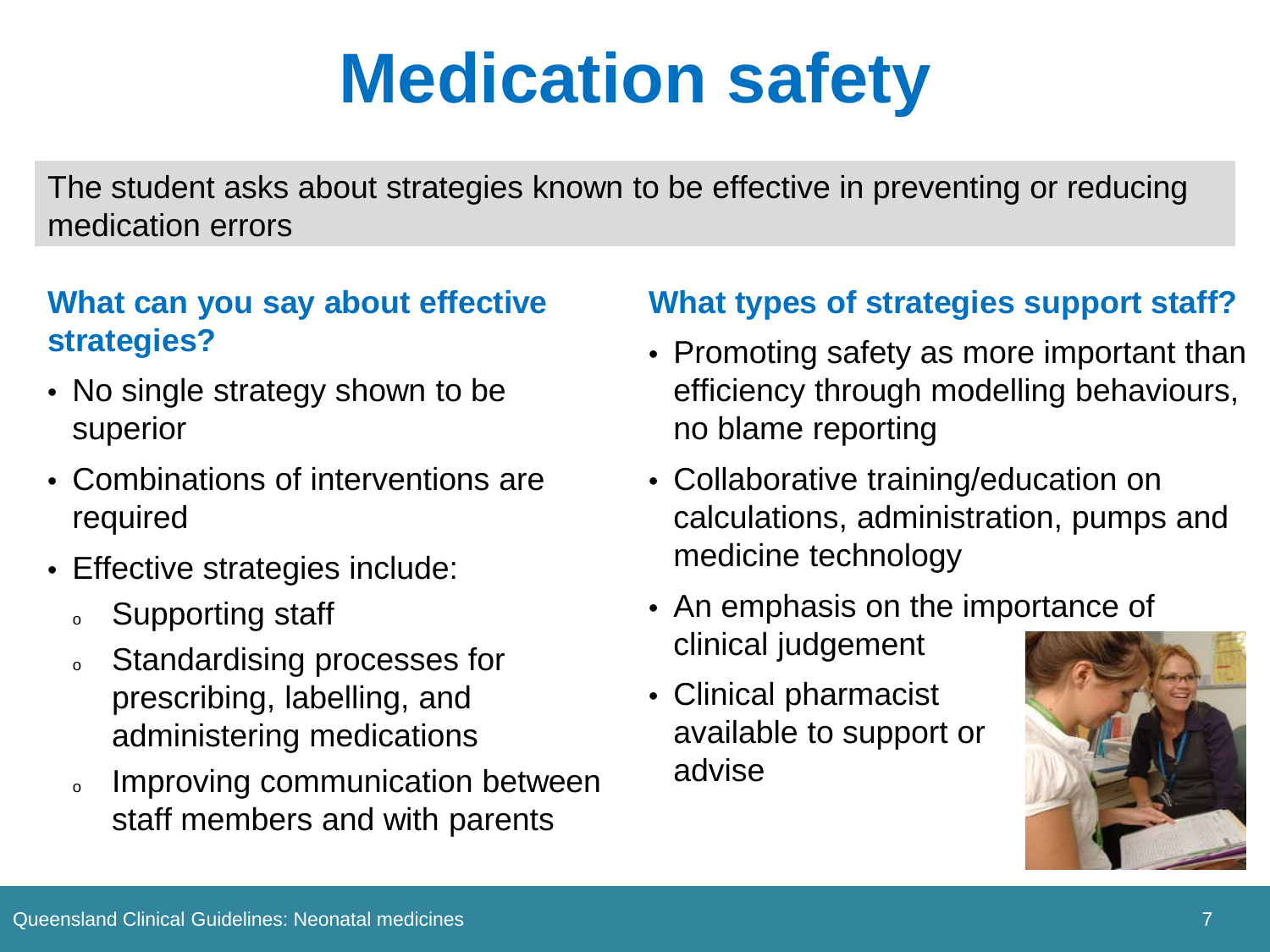## **Medication safety**

The student asks about the "6 rights of medication safety" sometimes also referred to as the "7 rights" of medication safety

### **What are the 6 (or 7) rights of medication safety?**

- Right patient—check ID bands
- Right drug—check expiry date
- Right time—check frequency
- Right dose—double check all calculations and units
- Right route—only use common/approved abbreviations
- Right documentation
- Right to refuse—involve parents

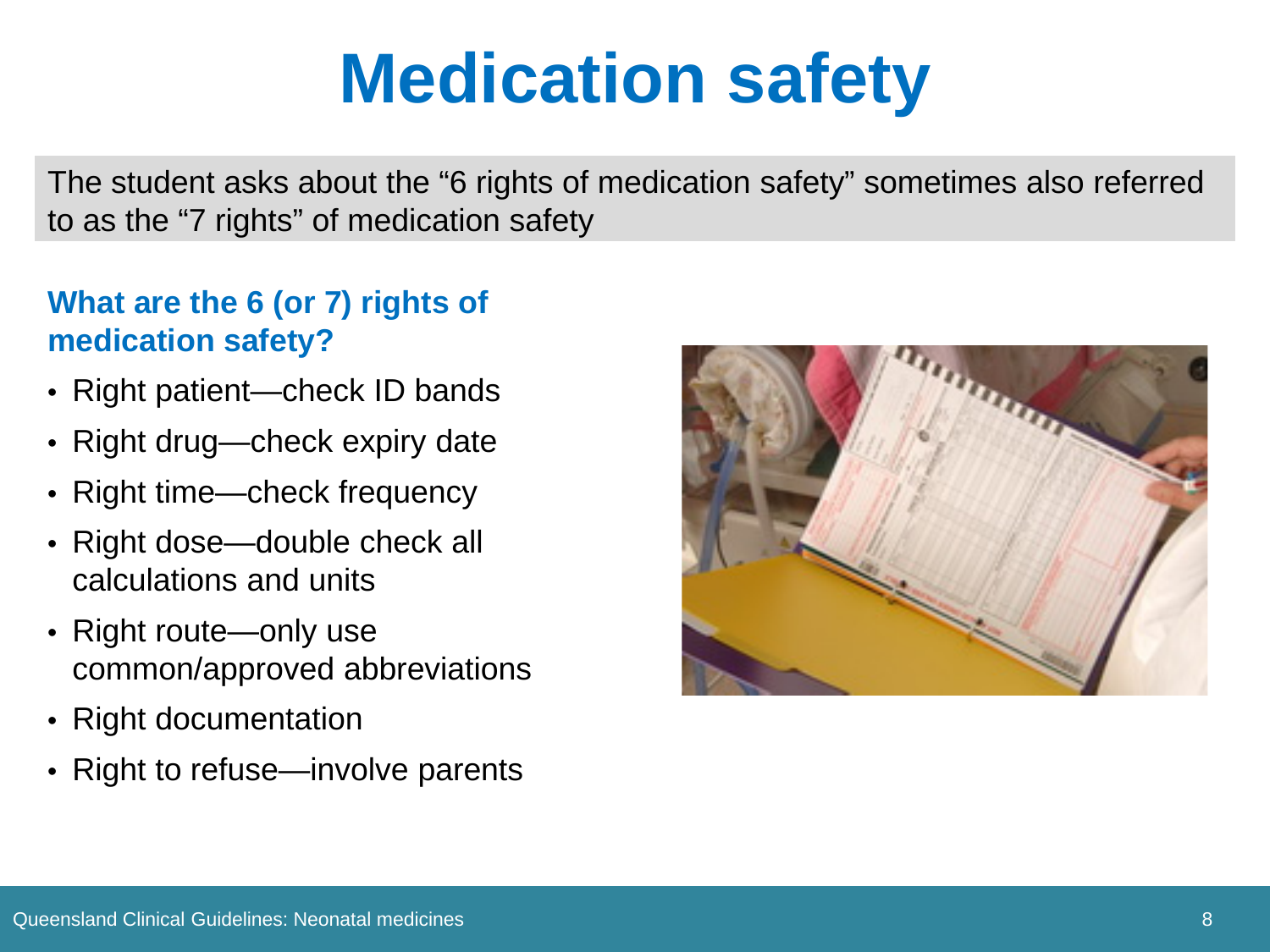## **Standardisation**

You tell the student that standardisation of process can minimise the potential for medication errors.

### **What types of standardisation strategies reduce drug errors?**

- Prescribe in standard doses, intervals and use standard abbreviations and terminology
- Use generic drug names (not brand names)
- Use one standard neonatal drug concentration
- Limit verbal orders to emergency situations
- Use the National Inpatient Medication Chart (or electronic version)

| Units of measure (intended meaning)        |                                         |
|--------------------------------------------|-----------------------------------------|
| centimetre                                 |                                         |
|                                            |                                         |
| $\mathit{Gram}_{(S)}$                      |                                         |
| hour, minute                               | Safe term/abbreviation                  |
| international unit(s)                      | cm                                      |
| kilogram                                   | g                                       |
| litres                                     | hour, minute                            |
| micrograms                                 | $\text{unit}(s)$                        |
| microlitre                                 | kg                                      |
| micromol                                   | L                                       |
|                                            |                                         |
| milligram per litre                        |                                         |
| milligrams                                 | microgram, MICROg, microg<br>microlitre |
| millilitres                                | micromol                                |
| millimole                                  | mg/L                                    |
| percentage                                 | m <sub>q</sub>                          |
| Route of administration (intended meaning) | Safe term/abbreviation                  |
| buccal                                     | buccal                                  |
| ear or eye (specify left, right or each)   | (right/ left/each) ear or eye           |
| epidural                                   | epidural                                |
| inhale, inhalation                         | inhale, inhalation                      |
| Intraarticular                             | intraarticular                          |
| intradermal                                | intradermal                             |
| intramuscular                              | <b>IM</b>                               |
| intranasal                                 | intranasal                              |
| intraosseous                               | intraosseous                            |
| intraperitoneal                            | intraperitoneal                         |
| intrathecal                                | intrathecal                             |
| intravenous                                | IV                                      |
| irrigation                                 | irrigation                              |
| left                                       | left                                    |
| nasogastric                                | <b>NG</b>                               |
| nebulised                                  | <b>NEB</b>                              |
| oral                                       | PO                                      |
| per rectum                                 | <b>PR</b>                               |
|                                            |                                         |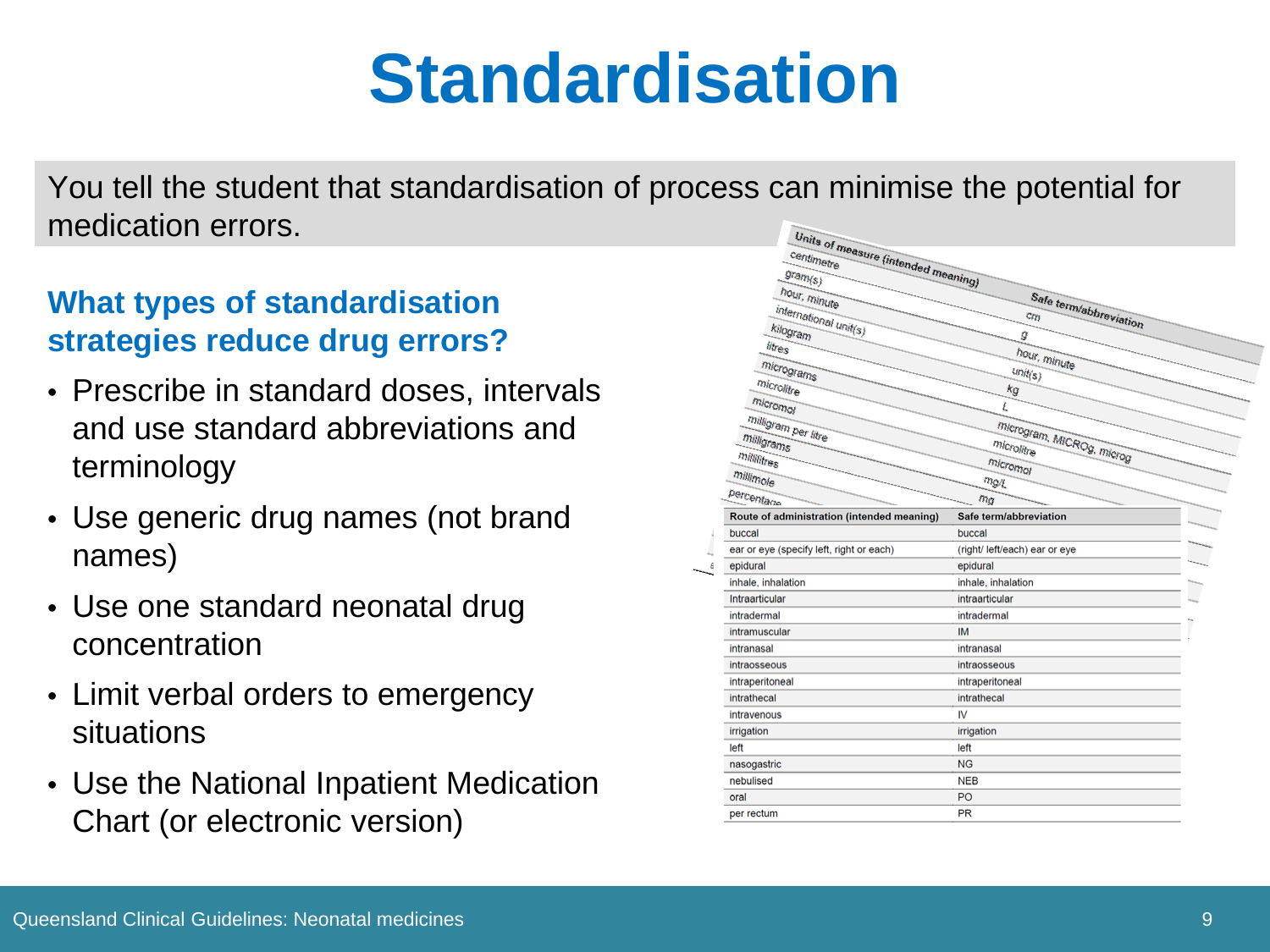# **Labelling**

The student asks about correct labelling of medications.

### **How can correct labelling contribute to medication safety?**

- Identify medicines that look and sound alike
	- So they can be physically segregated and stored separately
	- o Use Tall Man lettering to draw attention to similarities

### **What details should be included on an injectable label?**

- Patient name, unique record number/identifier, date of birth
- Total amount of active ingredient (medicine name) including units (e.g. mg, microgram)
- Total volume of fluid in the container
- Concentration (units/mL)
- Diluent (if used)
- Date and time prepared/expires
- Signatures of both persons responsible for medicine preparation
- Route of administration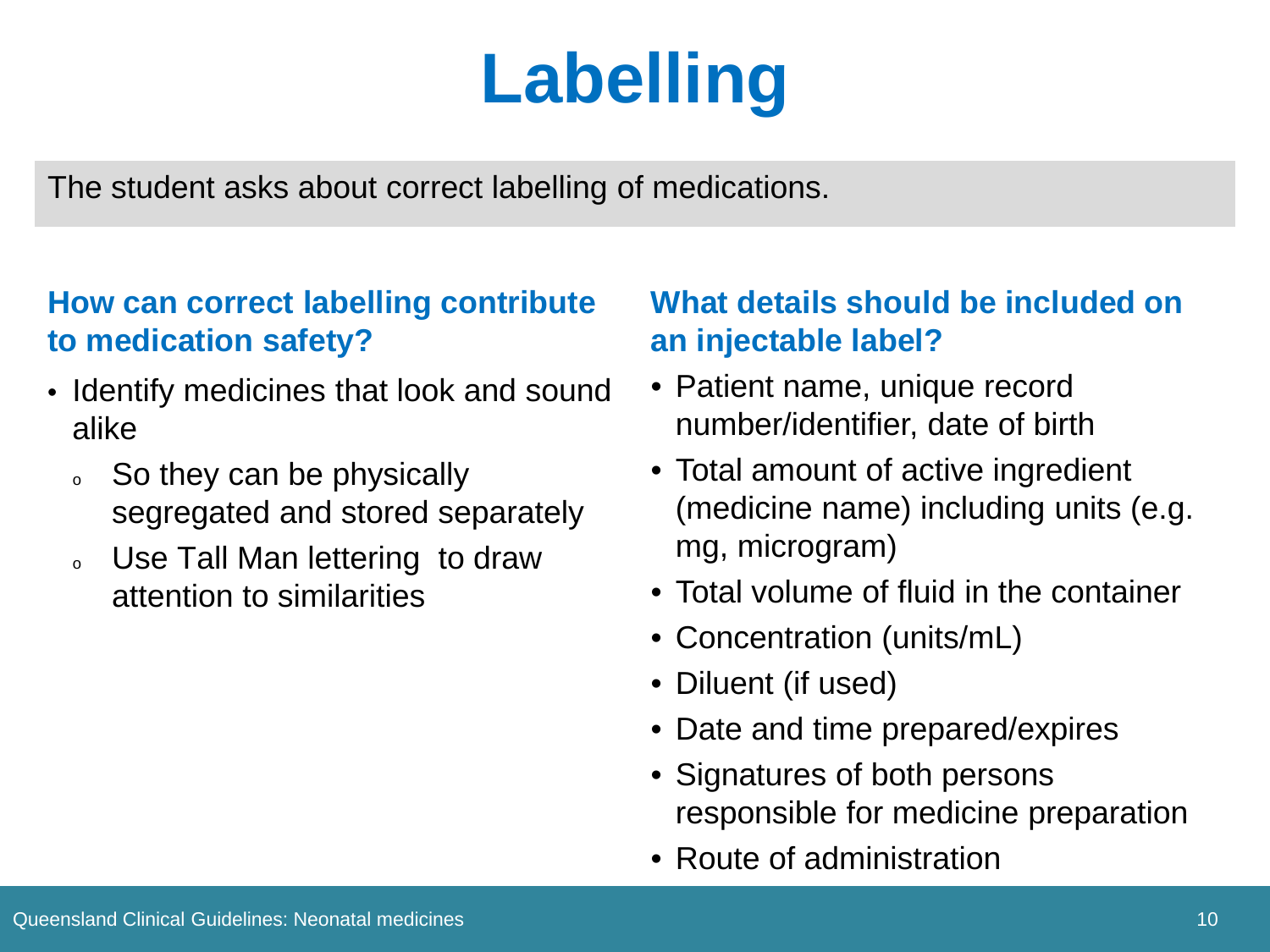## **Medical devices**

What strategies contribute to safe administration of neonatal medications?

- Administer infusions and medicines via a neonatal infusion device
- Calibrate and maintain equipment as per manufacturer instructions and specifications
- Use standard drug libraries for infusion devices where available
- Use oral/enteral syringes for oral medications

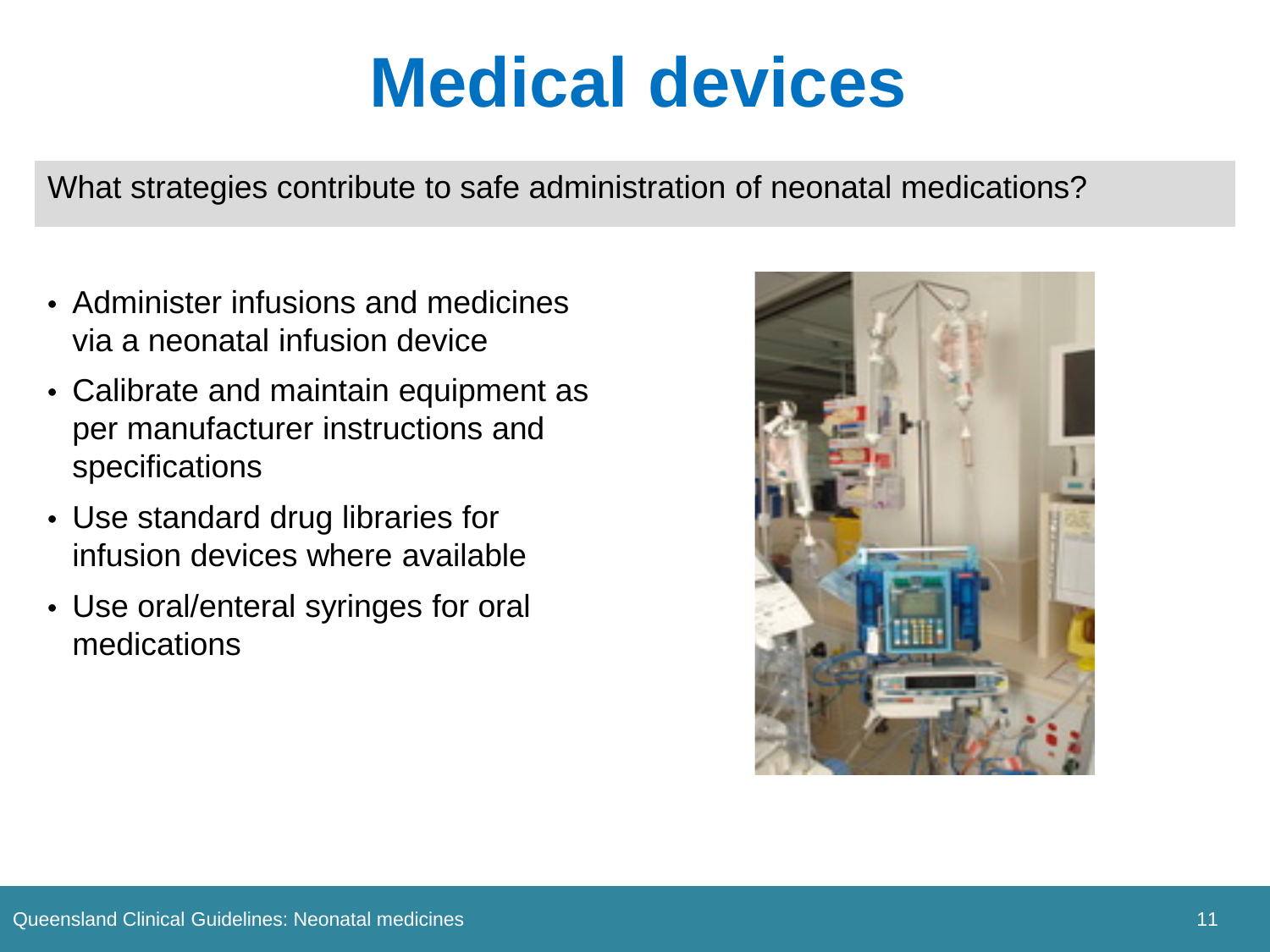### **Parenteral access**

The student asks if medications can be given via the umbilical artery catheter (UAC)

### **What can you say about administration of medication via UAC?**

- Limited evidence for specific medication administration via UAC
- Do not administer vasoactive agents or hypertonic or hypotonic solutions via UAC
- Limit administration to situations where benefit outweighs risk (e.g. emergency situations, no other access available)